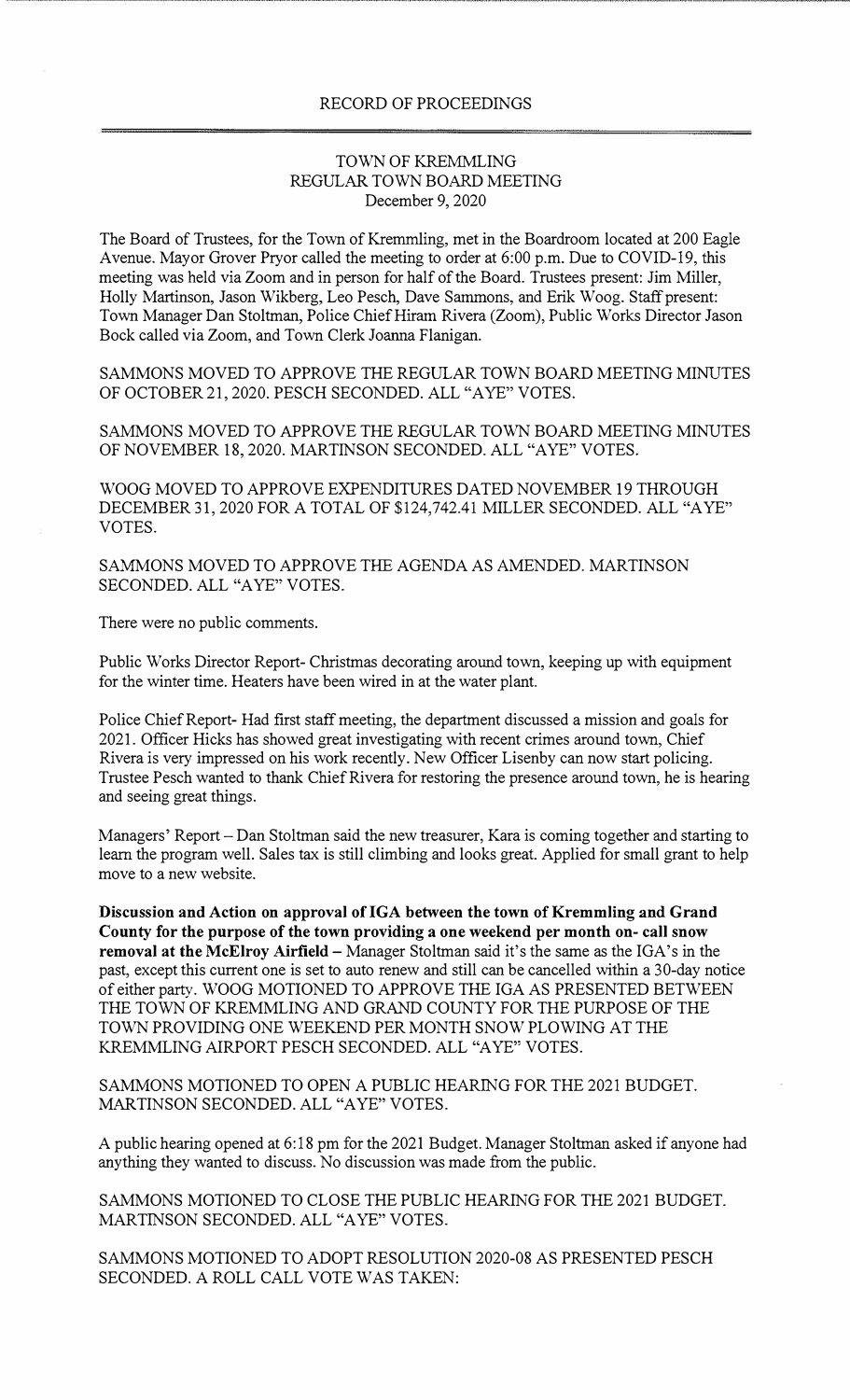MILLER "A YE" MARTINSON "AYE" WIKBERG "AYE" PESCH "AYE" SAMMONS "AYE" WOOG "AYE"

SAMMONS MOTIONED TO ADOPT RESOLUTION 2020-09 WIKBERG SECONDED. A ROLL CALL VOTE TAKEN: MILLER "A YE" MARTINSON "AYE" . WIKBERG "A YE" PESCH "A YE" SAMMONS "A YE" WOOG "AYE"

SAMMONS MOTIONED TO ADOPT RESOLUTION 2020-10 MARTINSON SECONDED. A ROLL CALL VOTE WAS TAKEN: MILLER "A YE" MARTINSON "AYE" WIKBERG "AYE" PESCH "AYE" SAMMONS "AYE" WOOG "AYE"

SAMMONS MOTIONED TO OPEN A PUBLIC HEARING FOR THE 2021 MILL LEVY MARTINSON SECONDED. ALL "A YE" VOTES.

A public hearing opened at 6:28 pm for the 2021 Mill Levy. Manager Stoltman began by stating that the town valuation went up by \$259,910 over last year increasing the property tax revenue by \$2,491. No discussion was made by the public.

SAMMONS MOTIONED TO CLOSE THE PUBLIC HEARING FOR THE 2021 MILL LEVY MILLER SECONDED. ALL "A YE" VOTES.

SAMMONS MOTIONED TO APPROVE RESOLUTION 2020-11 MARTINSON SECONDED. A ROLL CALL VOTE WAS TAKEN: MILLER "A YE" MARTINSON "AYE" WIKBERG "AYE" PESCH "AYE" SAMMONS "AYE" WOOG "AYE"

**Discussion and Action on Kremmling Business Relief Program – Mayor Pryor spoke about** giving the remaining money from the Cares Act to the Grand Foundation, however Manager Stoltman and Mayor Pryor have since then thought to give it to the businesses in town that have been affected by the latest COVID-19 shut down. Manager Stoltman said that after speaking to local restaurant owners they have a concern towards their employees that have been laid off during this time. A certain amount of money would go towards businesses and their employees. Grand Foundation was not reimbursing for lost wages, Manager Stoltman felt like this was a good time to help those employees. Manager Stoltman will put together two different applications, one for the business and the other for the employee, with a one-time payment amount for the qualified applicant. Applicants must prove that they are not receiving additional assistance. Businesses must also prove that the said employee has in fact been laid off or reduced hours due to COVID-19 and local County orders. The remaining dollars can be sent to the Grand Foundation. SAMMONS MOTIONED TO ADOPT THE KREMMLING SMALL BUSINESS RELIEF PROGRAM AS PRESENTED. WOOG SECONDED. A ROLL CALL VOTE WAS TAKEN:

MILLER "A YE" MARTINSON "AYE" WIKBERG "A YE"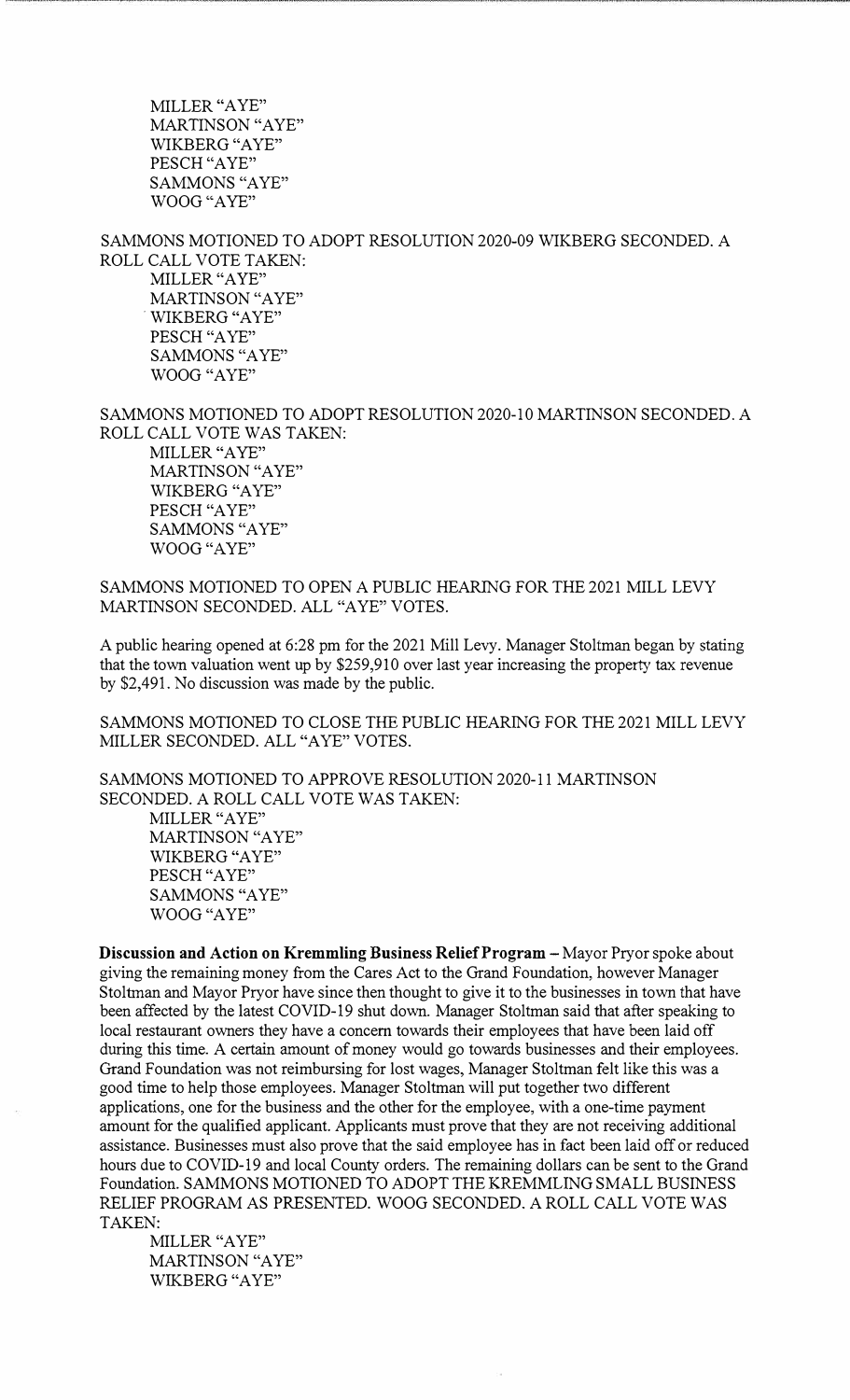PESCH "AYE" SAMMONS "AYE" WOOG "AYE"

The Board of Trustees adjourned at 6:41 pm, and reconvened as the Liquor Authority for the Town of Kremmling.

SAMMONS MOTIONED TO APPROVE THE LIQUOR LICENSE RENEWAL FOR THE DEAN'S WEST RESTAURANT. PESCH SECONDED. A ROLL CALL VOTE WAS TAKEN: MILLER "A YE"

MARTINSON "AYE" WIKBERG "A YE" PESCH "AYE" SAMMONS "AYE" WOOG "AYE"

The Liquor Authority adjourned at 6:42 pm, and reconvened as the Town of Kremmling Board of Trustees.

SAMMONS MOTIONED TO ADJOURN FROM THE PUBLIC MEETING AT 6:46 PM. MILLER SECONDED. ALL "AYE"VOTES. A ROLL CALL VOTE WAS TAKEN:

MILLER "A YE" MARTINSON "AYE" WIKBERG "AYE" PESCH "AYE" SAMMONS "AYE" WOOG "AYE"

**Executive Session – for:** (1) consideration of documents protected by mandatory nondisclosure provisions of the Colorado Open Records Act under C.R.S. Section 24-6-402(4)(g); and (2) for the purpose of determining positions relative to matters that may be subject to negotiations, developing strategy for negotiations, and/or instructing negotiators under C.R.S. Section 24-6-402(4)(e) regarding developer incentives.

**Executive Session** - for discussion of a personnel matter under C.R.S. Section 24-6-402(2)(£) and not involving: any specific employees who have requested discussion of the matter in open session; any member of this body or any elected official; the appointment of any person to fill an office of this body or of an elected official; or personnel policies that do not require the discussion of matters personal to particular employees - Town Manager Yearly Evaluation. SAMMONS MOTIONED TO GO INTO EXECUTIVE SESSION FOR THESE TWO TOPICS WOOG SECONDED. A ROLL CALL VOTE WAS TAKEN:

MILLER "A YE" MARTINSON "A YE" WIKBERG "A YE" PESCH "A YE" SAMMONS "AYE" WOOG "AYE"

Mayor Pryor stated that the time is now 7:38 p.m. The participants in executive session were: Grover Pryor, Dan Stoltman, Jim Miller, Holly Martinson, Jason Wikberg, Leo Pesch, Dave Sammons, and Erik Woog. If any person who participated in the Executive Session believes that any substantial discussion of any matters not included in the motion to go into Executive Session occurred during the Executive Session, or that any improper action occurred during the Executive Session in violation of the Open Meetings Law, please state your concerns for the record. There being none, is there any further discussion?

No discussion was made after the executive session. The Board adjourned out of the Public Meeting before the executive session, no further adjournment occurred.